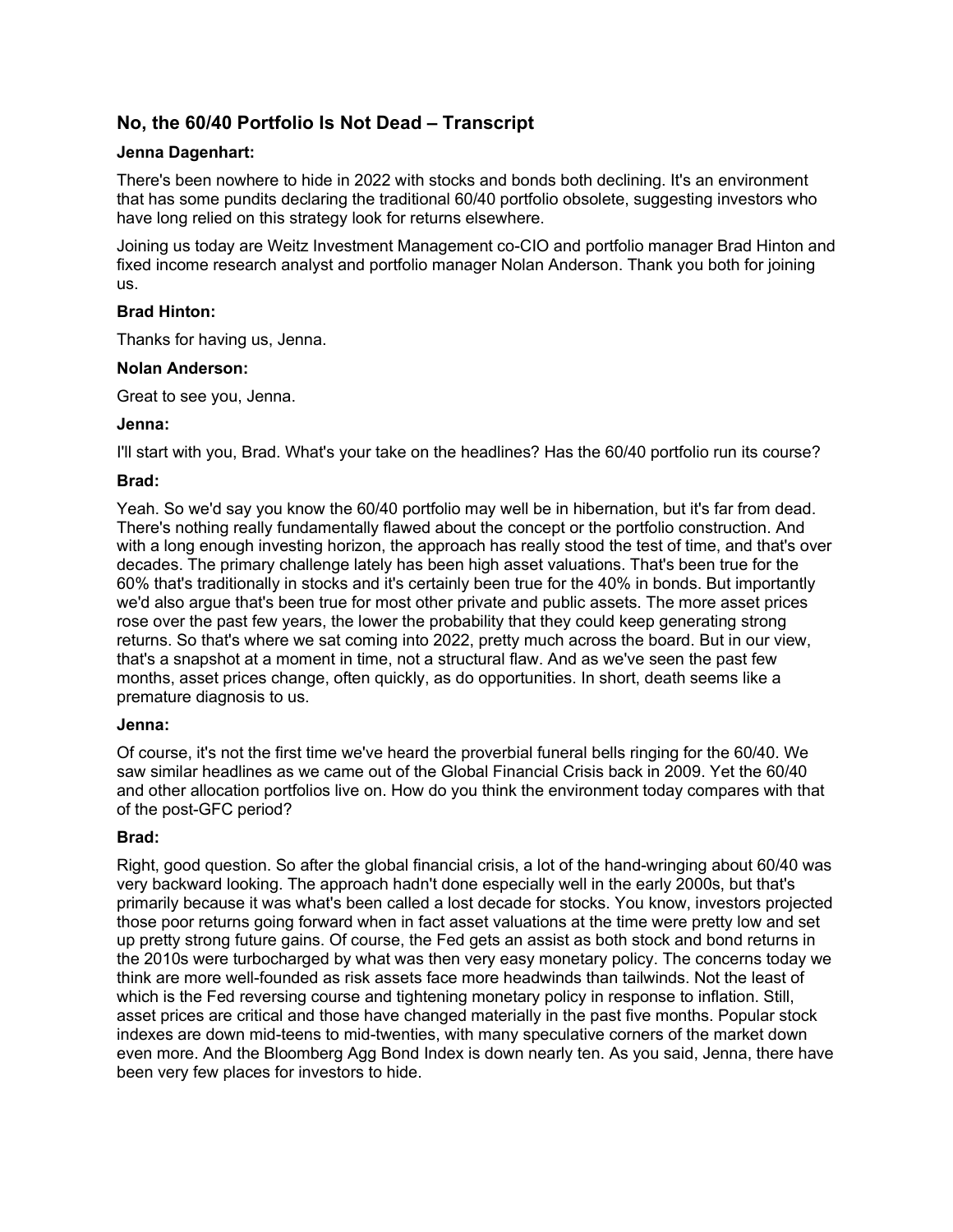So it's certainly been a hibernation period with markdowns in both stocks and bonds. And while valuations are not super compelling, a lot of the froth has been taken out of the market. Higher bond yields provide investors with more options, and they increase competition for capital. We do think investors need to look beyond the indexes to create allocation strategies that can protect and grow capital. But the outlook is already more constructive, or at least less dour than it was just a few months ago.

### **Jenna:**

Turning now to some specifics, in your view, Brad, what should investors be looking for today on the equity side of their allocation portfolio?

### **Brad:**

Yeah, so we love ownership positions and productive, durable, and growing companies. We think these should be the centerpiece of really any allocation strategy. We'd encourage investors to focus on total returns rather than current income and specifically look for companies that can be worth a lot more five years from now than they are today. Examples would include Danaher in life sciences, Analog Devices in semiconductors, Martin Marietta Material in rocks and gravel, MasterCard in payments, and companies like Aon and Schwab in financial services. These companies all pay modest dividends, but the real appeal is their ability to efficiently grow business value over long stretches of time.

It's a good time to talk about what we wouldn't be looking for. I mean, I think first we wouldn't chase dividend yield on the equity side. There's nothing wrong with dividends as a component of return, but we'd rather not have them be the component of return. You really need the equity component to be the growth engine of an allocation strategy. So we'd focus on companies that generate lots of free cash flow, but ones that also have very attractive reinvestment options. So with the heavy dividend payers, one risk is that you get a little payout along the way, but you end up with a business that's worth less down the road. We'd also be less interested in plumbing the new low lists of highly speculative companies. Sort of think meme stocks, profitless disruptors and the like. We try to keep in mind that percentage off highs does not mean cheap. You know, stocks that are down 75% can and often do go down another 50%. Our focus instead would be on buying what we call Quality at a Discount. You know, especially in uncertain times, we want our own very strong businesses purchased at sensible prices. And after the recent correction, we don't think investors have to sacrifice one or the other. Now, we're not saying that the average stock is cheap or that the selling pressure is behind us. A lot of unknowns with no shortage of things that can go wrong. But for long term investors with reasonable expectations, we certainly see more options that may deliver acceptable returns.

#### **Jenna:**

And Nolan, same question to you but on the bond side, where are you seeing opportunities in terms of fixed income today?

#### **Nolan:**

Yeah, thanks Jenna. As Brad alluded to, interest rates have risen a lot. So the opportunity set, although far from perfect, rates have risen a lot, so the opportunity set has increased. When investors think about their core of their fixed income allocation, most think about balancing preservation of capital with generating income. And coming out of COVID, the Federal Reserve's QE programs pushed yields on Treasuries, agency mortgages, and investment grade corporate bonds to all-time lows. So as a result, traditional core portfolios like the Bloomberg Barclays Agg or other passive core strategies haven't provided much protection or income. We have long believed that fixed income investors can achieve more balanced diversification and better long-term returns in their core portfolios by allocating to active strategies. One of the fundamental reasons for this is that active managers have a much larger menu of investments to choose from.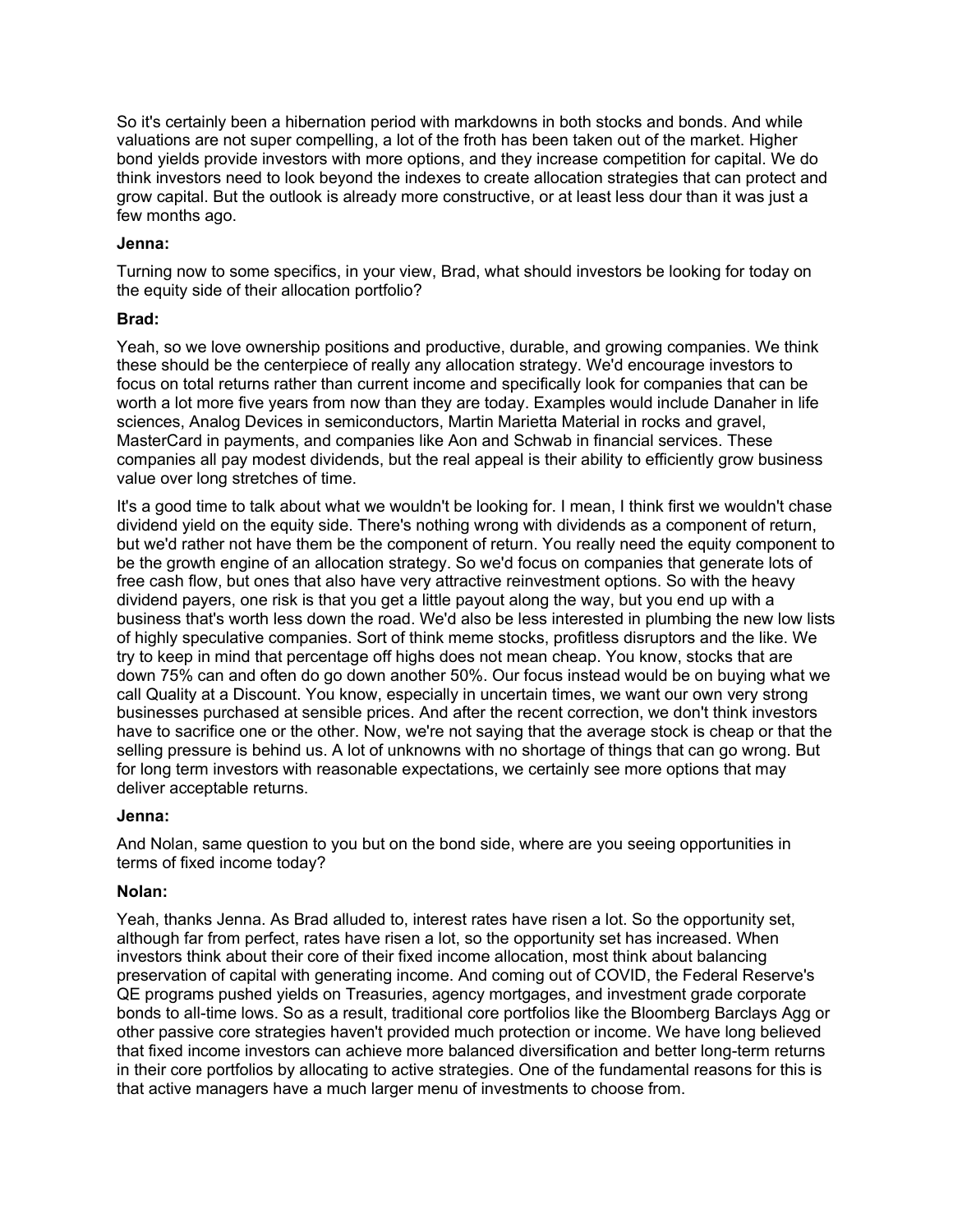The slide you see on your screen represents the large opportunity set outside of the traditional Agg-like portfolios. Over on the right, you can see the asset backed securities market, which today is a greater than \$1.5 trillion market and is largely not accessible to investors in Agg-like or core passive strategies. Asset backed securities represent a large swath of the U.S. economy, including commercial real estate, single family homes, automobiles, small and large ticket equipment, fleet lease vehicles, credit card and consumer loans, and middle market and large corporate loans. Asset backed securities provide investors the opportunity to invest in a large variety of high quality assets with varying maturity profiles, including floating rate securities, which are all the rage today. We believe this market provides investors the opportunity to increase diversification and generate more attractive risk-adjusted returns as part of a balanced portfolio.

#### **Jenna:**

Finally, the two of you co-manage a strategic allocation product. Have you felt challenged to find investment opportunities for this fund over the years and maybe specifically more recently? And if so, how have you managed through it?

#### **Brad:**

Well, Jenna, that's certainly been tough. I think our primary allocation strategy, it's a conservative allocation fund, which generally invests 40 to 50% in equities and then 50 to 60% in a collection of shorter maturity, higher-rated bonds. Our investors are interested in protecting and growing capital over time and hopefully with a less bumpy ride than an all equity portfolio would provide. And while it's never easy when you're balancing competing objectives, the past few years have certainly been more challenging than most. And I think on the equity side, after a long bull market, it was tougher to find quality companies trading at discounts to what we think they're worth. And at the same time, bonds were offering very little return, coupled with fairly high price risk. But throughout, our strategy has been consistent. We don't change our approach as trends come and go. Our tactics, on the other hand, are adaptable and flexible with an ever-expanding toolkit. What we own evolves over time, but how we analyze it does not. It's really been most notable on the bond side, which you heard a little bit about from Nolan today.

So in equities, we manage a relatively concentrated portfolio of 30 to 35 stocks. And one silver lining of that, combined with our long term investment approach, is that we really only need one or two good ideas a year. We've typically been able to find those in almost any valuation environment, and since we own very solid companies, we don't need to sell to try to sidestep temporary drawdowns.

And in fixed income, discipline and patience have really been key. Bonds that have provided important ballast to the portfolio even when the yields were not inspiring. And our short duration portfolio allows us to redeploy maturing proceeds at higher yields as interest rates rise. So in our view, allocation strategies make sense for certain investors, whether it's 60/40 or a more conservative version like ours. The strategy has been called obsolete many times in the past, but it's never really proven out. It might seem a little stodgy or out of step, but I think we'd argue that a flexible, concentrated, common sense approach to allocation should be a timeless strategy.

#### **Jenna:**

Well, Brad, Nolan, thank you both for joining us.

**Brad:**

Thanks for having us.

### **Nolan:**

Thank you, Jenna.

### **Jenna:**